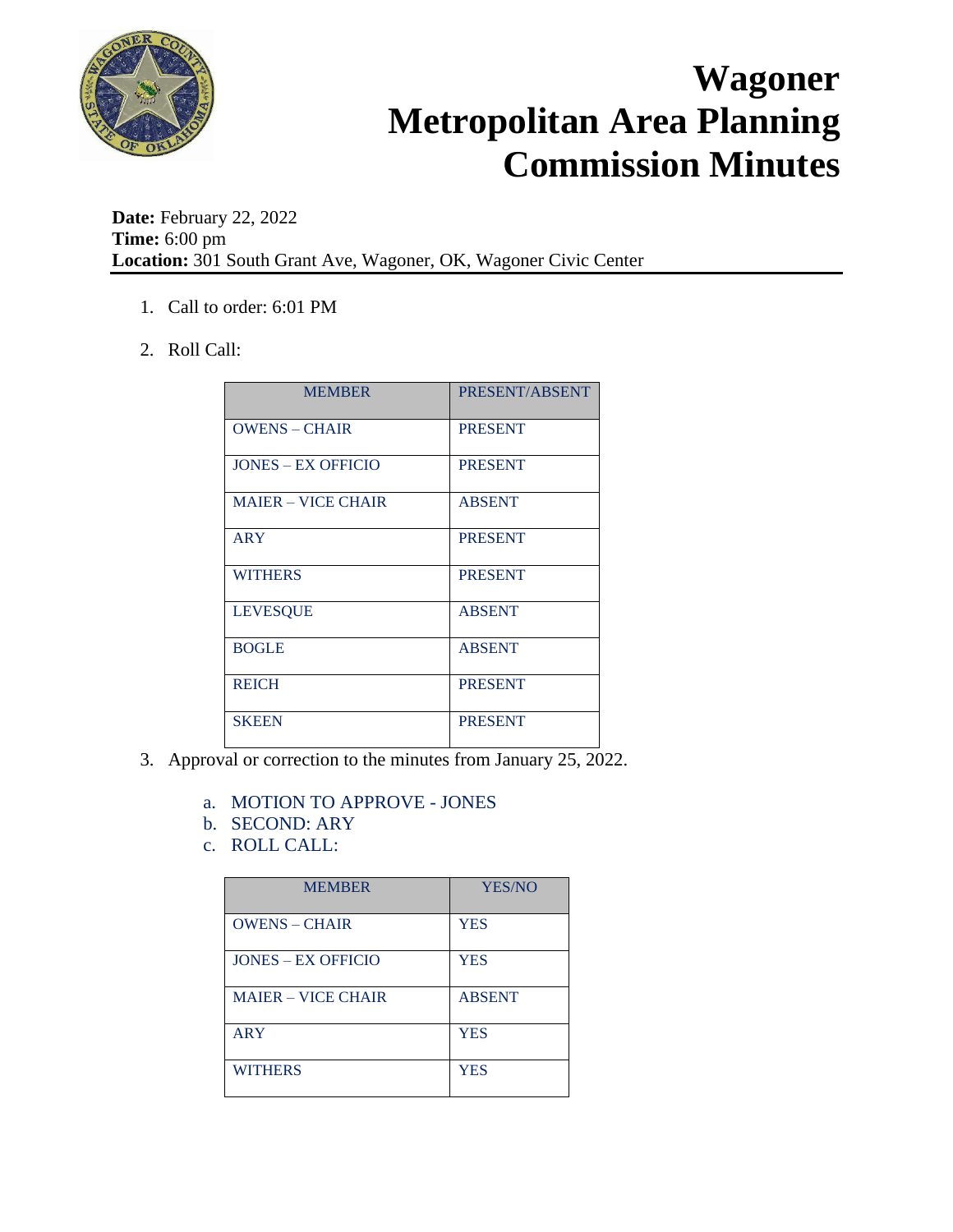

| <b>LEVESQUE</b> | <b>ABSENT</b> |
|-----------------|---------------|
| <b>BOGLE</b>    | <b>ABSENT</b> |
| <b>REICH</b>    | <b>YES</b>    |
| <b>SKEEN</b>    | <b>YES</b>    |

- 4. Set for application, modify, or deny application for public hearing as reported for zoning map amendment request in District 3, RC Wagoner, LLC. Location: near to 121<sup>st</sup> Street and 241st East Ave intersection.
	- a. MOTION TO DENY REICH
	- b. SECOND: JONES
	- c. ROLL CALL:

| <b>MEMBER</b>             | <b>YES/NO</b> |
|---------------------------|---------------|
| <b>OWENS - CHAIR</b>      | <b>YES</b>    |
| <b>JONES – EX OFFICIO</b> | <b>YES</b>    |
| <b>MAIER - VICE CHAIR</b> | <b>ABSENT</b> |
| <b>ARY</b>                | <b>YES</b>    |
| <b>WITHERS</b>            | <b>YES</b>    |
| <b>LEVESQUE</b>           | <b>ABSENT</b> |
| <b>BOGLE</b>              | <b>ABSENT</b> |
| <b>REICH</b>              | <b>YES</b>    |
| <b>SKEEN</b>              | <b>YES</b>    |

- 5. PUBLIC HEARING: Proposed changes to the City of Wagoner's Comprehensive plan (Page 61, Future Land Use Intensity Matrix, Table 4.1 Land Use Intensity Matrix).
	- a) Discussion and possible action regarding the proposed changes to the City of Wagoner's Comprehensive Plan (Page 61, Future Land Use Intensity Matrix, Table 4.1 Land Use Intensity Matrix).
	- a. MOTION TO CLOSE PUBLIC HEARING SKEEN
	- b. SECOND: WITHERS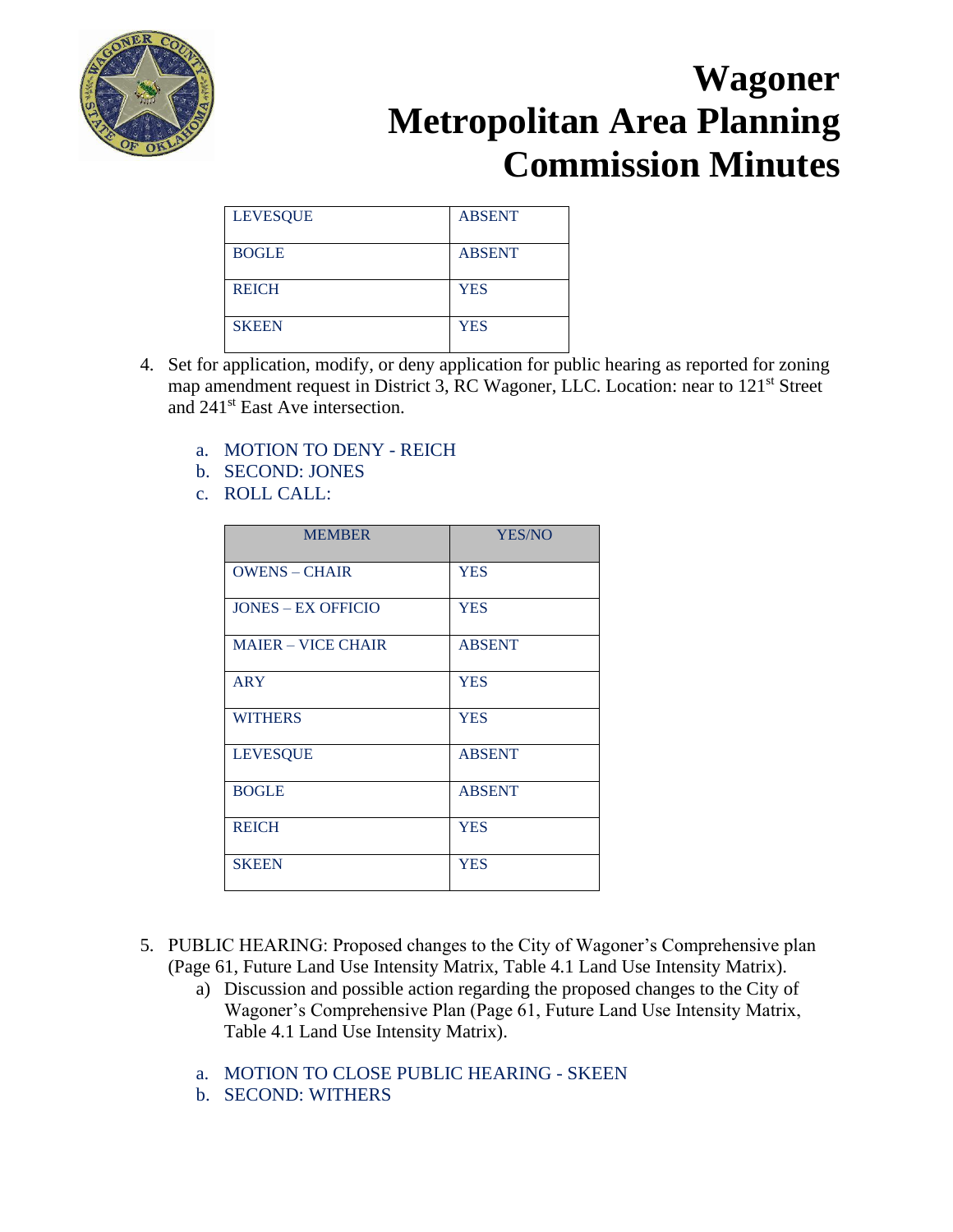

c. ROLL CALL:

| <b>MEMBER</b>             | <b>YES/NO</b> |
|---------------------------|---------------|
| <b>OWENS - CHAIR</b>      | <b>YES</b>    |
| <b>JONES – EX OFFICIO</b> | <b>YES</b>    |
| <b>MAIER - VICE CHAIR</b> | <b>ABSENT</b> |
| <b>ARY</b>                | <b>YES</b>    |
| <b>WITHERS</b>            | <b>YES</b>    |
| <b>LEVESQUE</b>           | <b>ABSENT</b> |
| <b>BOGLE</b>              | <b>ABSENT</b> |
| <b>REICH</b>              | <b>YES</b>    |
| <b>SKEEN</b>              | <b>YES</b>    |

- a. MOTION TO APPROVE JONES
- b. SECOND: SKEEN
- c. ROLL CALL:

| <b>MEMBER</b>             | YES/NO        |
|---------------------------|---------------|
| <b>OWENS - CHAIR</b>      | <b>YES</b>    |
| <b>JONES – EX OFFICIO</b> | <b>YES</b>    |
| <b>MAIER - VICE CHAIR</b> | <b>ABSENT</b> |
| <b>ARY</b>                | <b>YES</b>    |
| <b>WITHERS</b>            | <b>YES</b>    |
| <b>LEVESQUE</b>           | <b>ABSENT</b> |
| <b>BOGLE</b>              | <b>ABSENT</b> |
| <b>REICH</b>              | <b>YES</b>    |
| <b>SKEEN</b>              | <b>YES</b>    |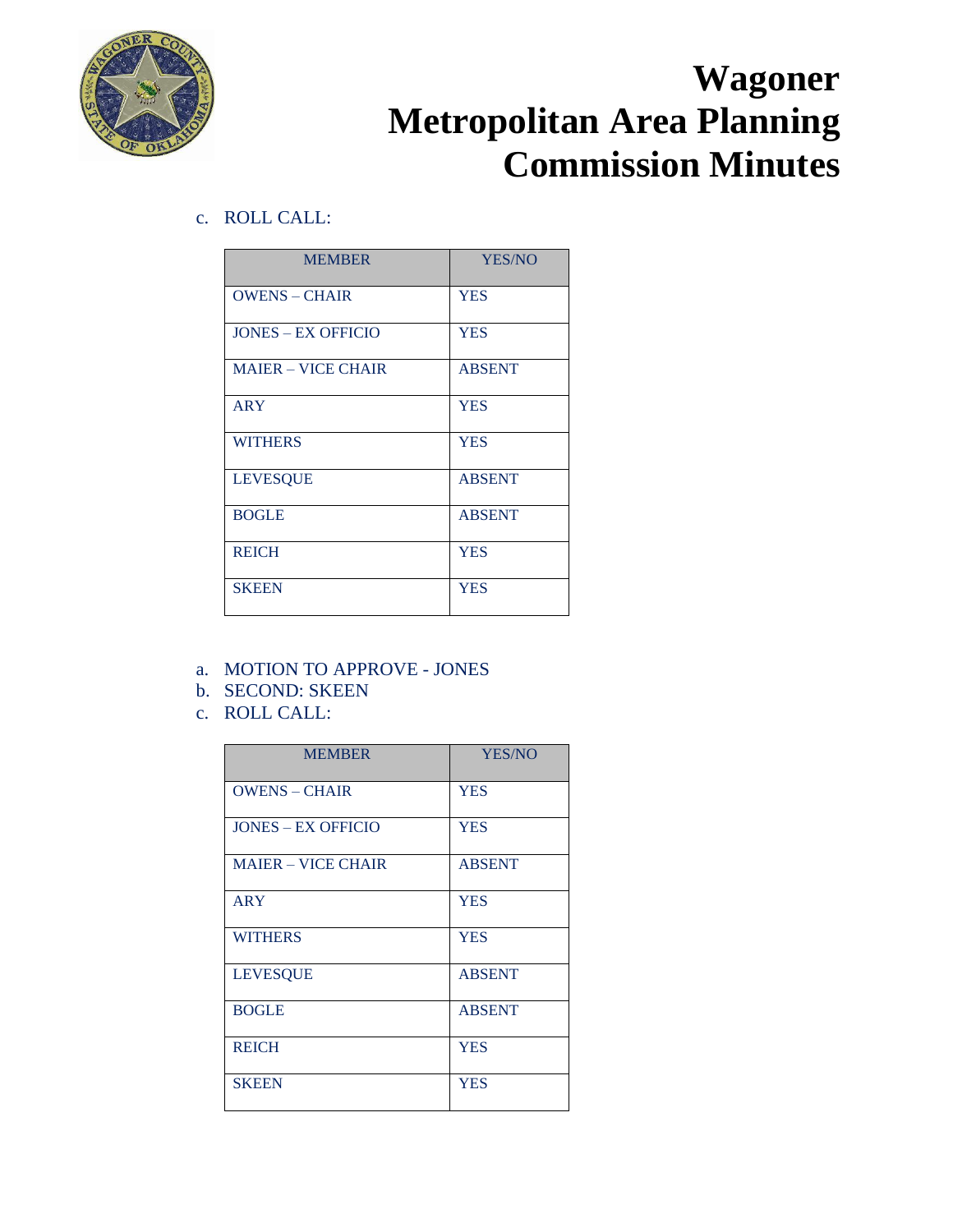

- 6. PUBLIC HEARING: Proposed changes to the City of Wagoner's Zoning Ordinance #929 (Article 2, Table 2.3: Table of Allowed Uses).
	- a) Discussion and possible action regarding the proposed change to the City of Wagoner's Zoning Ordinance #929 (Article 2, Table 2.3: Table of Allowed Uses).
	- a. MOTION TO CLOSE PUBLIC HEARING JONES
	- b. SECOND: WITHERS
	- c. ROLL CALL:

| <b>MEMBER</b>             | YES/NO        |
|---------------------------|---------------|
| <b>OWENS - CHAIR</b>      | <b>YES</b>    |
| <b>JONES – EX OFFICIO</b> | <b>YES</b>    |
| <b>MAIER - VICE CHAIR</b> | <b>ABSENT</b> |
| <b>ARY</b>                | <b>YES</b>    |
| <b>WITHERS</b>            | <b>YES</b>    |
| <b>LEVESQUE</b>           | <b>ABSENT</b> |
| <b>BOGLE</b>              | <b>ABSENT</b> |
| <b>REICH</b>              | <b>YES</b>    |
| <b>SKEEN</b>              | <b>YES</b>    |

- a. MOTION TO APPROVE JONES
- b. SECOND: SKEEN
- c. ROLL CALL:

| <b>MEMBER</b>             | YES/NO        |
|---------------------------|---------------|
| <b>OWENS - CHAIR</b>      | <b>YES</b>    |
| <b>JONES – EX OFFICIO</b> | <b>YES</b>    |
| <b>MAJER – VICE CHAIR</b> | <b>ABSENT</b> |
| <b>ARY</b>                | <b>YES</b>    |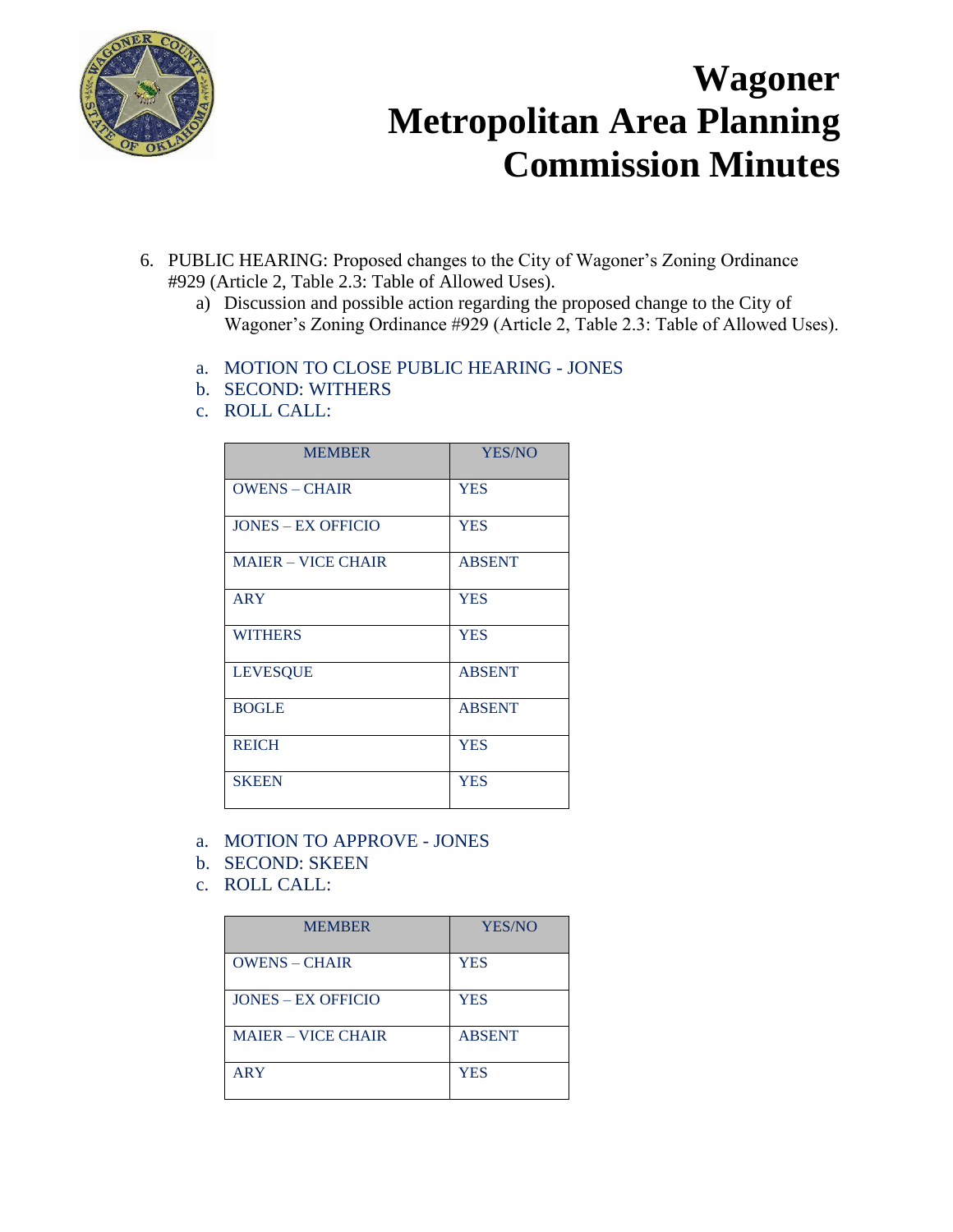

| <b>WITHERS</b>  | <b>YES</b>    |
|-----------------|---------------|
| <b>LEVESQUE</b> | <b>ABSENT</b> |
| <b>BOGLE</b>    | <b>ABSENT</b> |
| <b>REICH</b>    | <b>YES</b>    |
| <b>SKEEN</b>    | <b>YES</b>    |

- 7. Approve, conditionally approve, or disapprove the subdivision of land request in District 3, Case #1-22, Josh Moore. Location: between  $201<sup>st</sup>$  &  $211<sup>th</sup>$ , on the west side of 461<sup>st</sup>, Porter, OK.
	- a. MOTION TO APPROVE ARY
	- b. SECOND: SKEEN
	- c. ROLL CALL:

| <b>MEMBER</b>             | <b>YES/NO</b> |
|---------------------------|---------------|
| <b>OWENS - CHAIR</b>      | <b>YES</b>    |
| <b>JONES – EX OFFICIO</b> | <b>YES</b>    |
| <b>MAJER – VICE CHAIR</b> | <b>ABSENT</b> |
| <b>ARY</b>                | <b>YES</b>    |
| <b>WITHERS</b>            | <b>YES</b>    |
| <b>LEVESQUE</b>           | <b>ABSENT</b> |
| <b>BOGLE</b>              | <b>ABSENT</b> |
| <b>REICH</b>              | <b>YES</b>    |
| <b>SKEEN</b>              | <b>YES</b>    |

- 8. Approve, conditionally approve, or disapprove the subdivision of land request in District 3, Case #7-22, Velda Withers Revocable Trust. Location: 31389 E. 151st St. So., Coweta, OK.
	- a. MOTION TO APPROVE JONES
	- b. SECOND: SKEEN
	- c. ROLL CALL: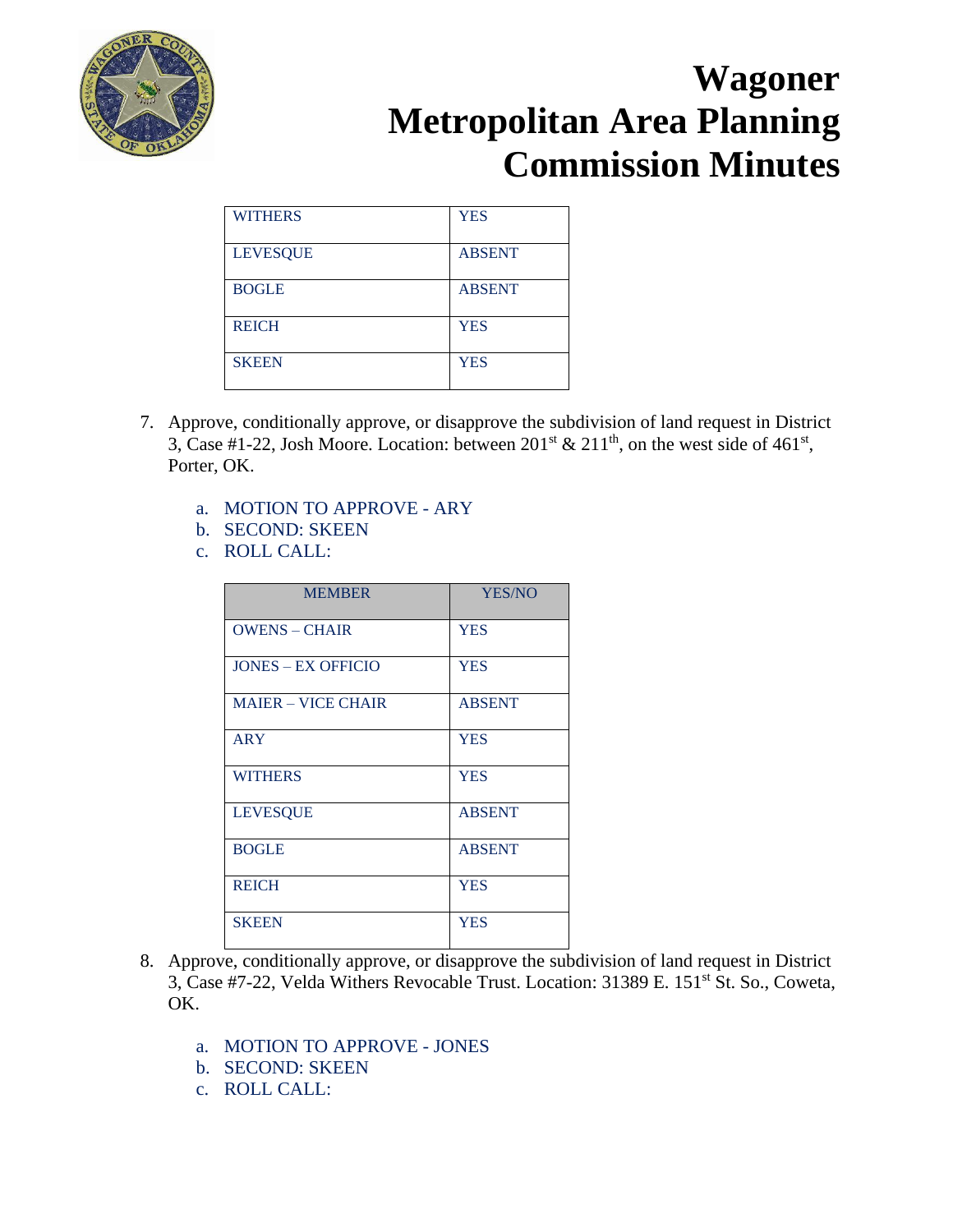

| <b>MEMBER</b>             | YES/NO         |
|---------------------------|----------------|
| <b>OWENS - CHAIR</b>      | <b>YES</b>     |
| <b>JONES – EX OFFICIO</b> | <b>YES</b>     |
| <b>MAIER – VICE CHAIR</b> | <b>ABSENT</b>  |
| <b>ARY</b>                | <b>YES</b>     |
| <b>WITHERS</b>            | <b>ABSTAIN</b> |
| <b>LEVESQUE</b>           | <b>ABSENT</b>  |
| <b>BOGLE</b>              | <b>ABSENT</b>  |
| <b>REICH</b>              | <b>YES</b>     |
| <b>SKEEN</b>              | <b>YES</b>     |

- 9. Approve, conditionally approve, or disapprove the subdivision of land request in District 3, Case #8-22, Robert Kelley. Location: 18349 U.S. Highway 64, Haskell, OK.
	- a. MOTION TO APPROVE JONES
	- b. SECOND: ARY
	- c. ROLL CALL:

| <b>MEMBER</b>             | YES/NO        |
|---------------------------|---------------|
| <b>OWENS - CHAIR</b>      | <b>YES</b>    |
| <b>JONES – EX OFFICIO</b> | <b>YES</b>    |
| <b>MAJER – VICE CHAIR</b> | <b>ABSENT</b> |
| <b>ARY</b>                | <b>YES</b>    |
| <b>WITHERS</b>            | <b>YES</b>    |
| <b>LEVESQUE</b>           | <b>ABSENT</b> |
| <b>BOGLE</b>              | <b>ABSENT</b> |
| <b>REICH</b>              | <b>YES</b>    |
| <b>SKEEN</b>              | <b>YES</b>    |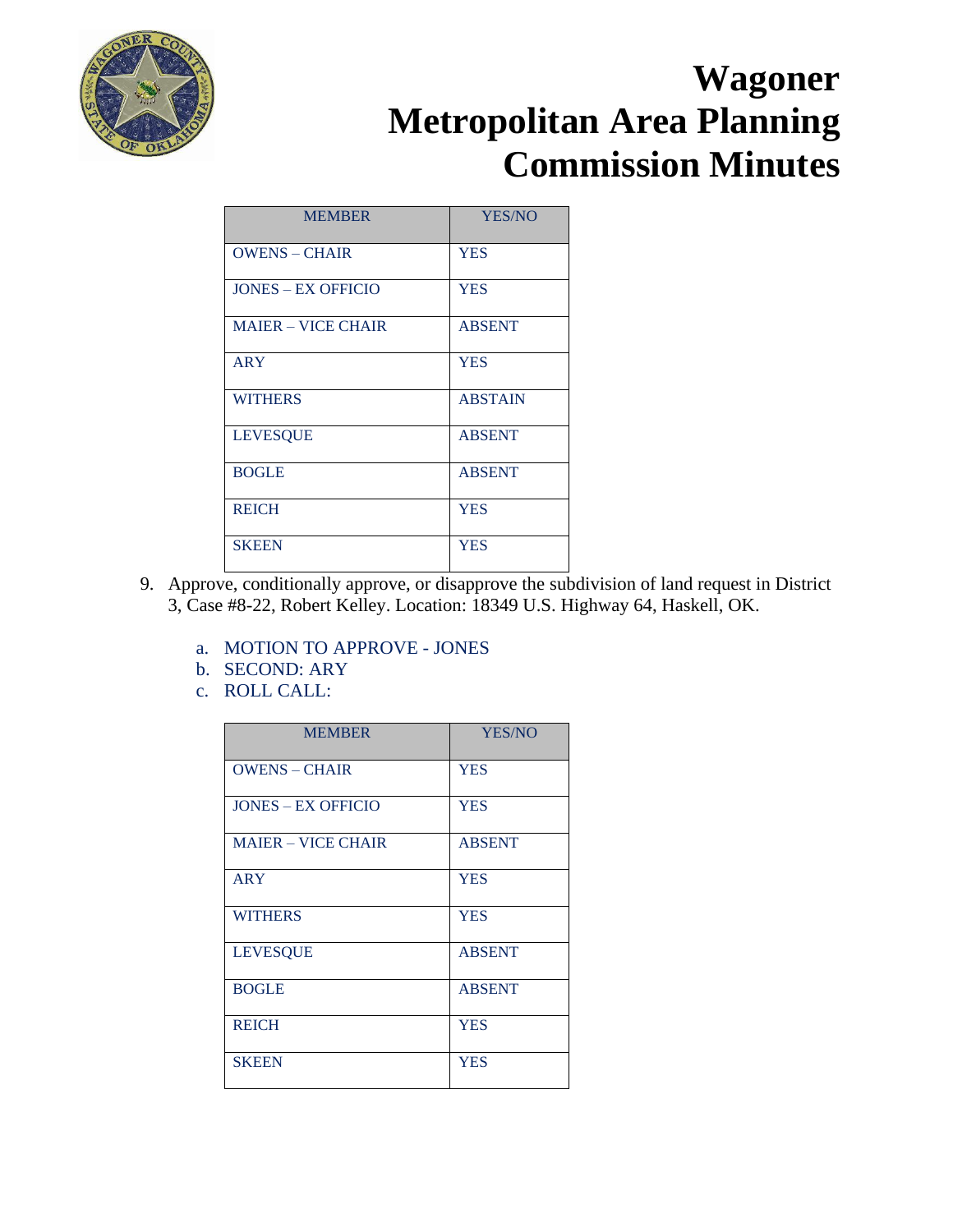

- 10. Approve, conditionally approve, or disapprove the subdivision of land request in District 3, Case #9-22, Shane & Christina Woodrow. Location: 37851 E. 151st St. So., Coweta, OK.
	- a. MOTION TO APPROVE SKEEN
	- b. SECOND: WITHERS
	- c. ROLL CALL:

| <b>MEMBER</b>             | YES/NO        |
|---------------------------|---------------|
| <b>OWENS - CHAIR</b>      | <b>YES</b>    |
| <b>JONES - EX OFFICIO</b> | <b>YES</b>    |
| <b>MAIER - VICE CHAIR</b> | <b>ABSENT</b> |
| <b>ARY</b>                | <b>YES</b>    |
| <b>WITHERS</b>            | <b>YES</b>    |
| <b>LEVESQUE</b>           | <b>ABSENT</b> |
| <b>BOGLE</b>              | <b>ABSENT</b> |
| <b>REICH</b>              | <b>YES</b>    |
| <b>SKEEN</b>              | <b>YES</b>    |

- 11. Approve, conditionally approve, or disapprove the zoning map amendment request in District 2, WCZ #55-21, Ary Land LLC. Location: 25779 S. 121<sup>st</sup> St. So., Coweta, OK.
	- a. MOTION TO APPROVE SKEEN
	- b. SECOND: WITHERS
	- c. ROLL CALL:

| <b>MEMBER</b>             | YES/NO         |
|---------------------------|----------------|
| <b>OWENS - CHAIR</b>      | <b>YES</b>     |
| <b>JONES – EX OFFICIO</b> | <b>YES</b>     |
| <b>MAJER – VICE CHAIR</b> | <b>ABSENT</b>  |
| <b>ARY</b>                | <b>ABSTAIN</b> |
| <b>WITHERS</b>            | <b>YES</b>     |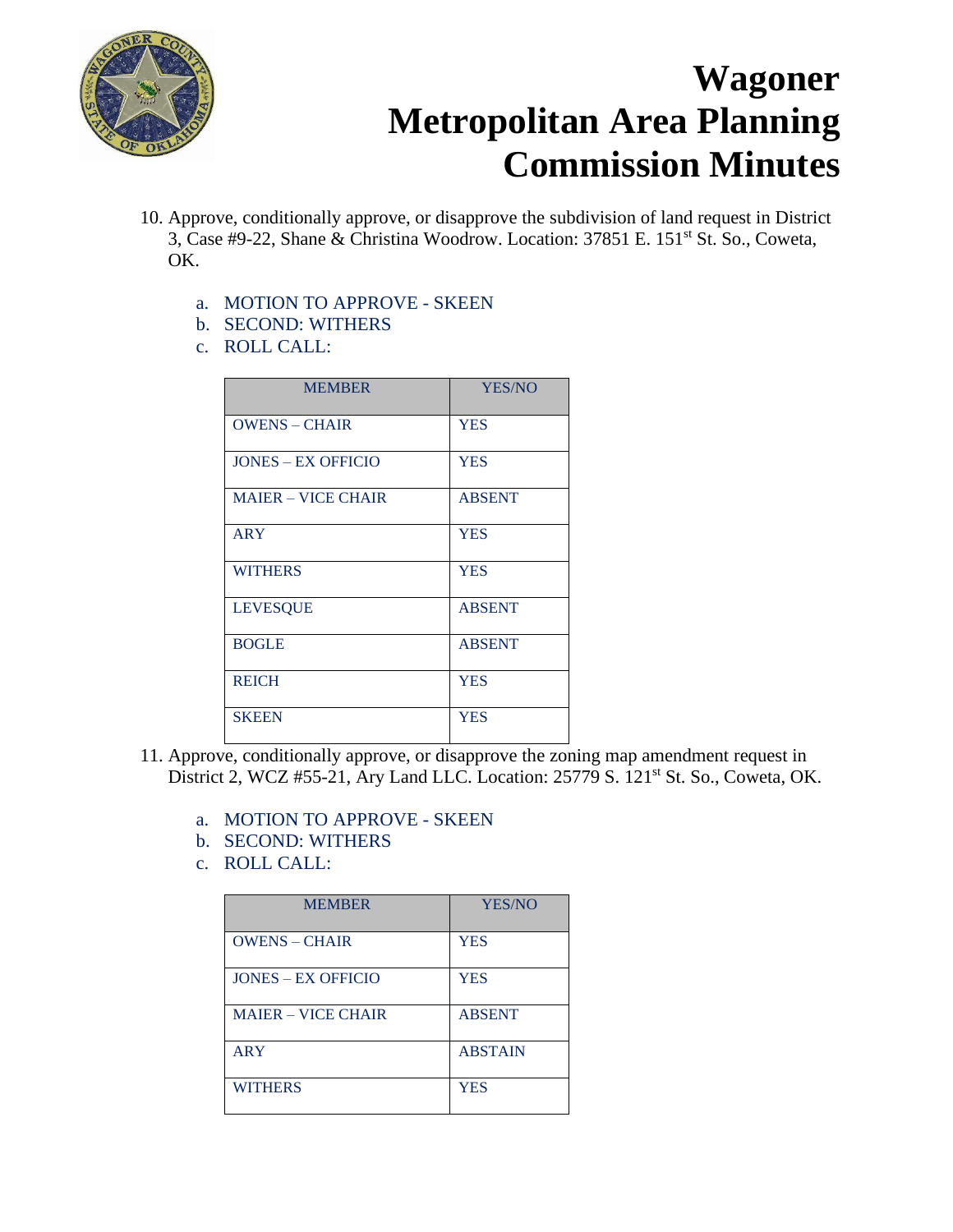

| <b>LEVESQUE</b> | <b>ABSENT</b> |
|-----------------|---------------|
| <b>BOGLE</b>    | <b>ABSENT</b> |
| <b>REICH</b>    | <b>YES</b>    |
| <b>SKEEN</b>    | <b>YES</b>    |

- 12. Approve, conditionally approve, or disapprove the zoning map amendment request in District 3, WCZ #4-22, William Dickey. Location: 43455 E. 201<sup>st</sup> St. So., Porter, OK.
	- a. MOTION TO APPROVE JONES
	- b. SECOND: SKEEN
	- c. ROLL CALL:

| <b>MEMBER</b>             | YES/NO        |
|---------------------------|---------------|
| <b>OWENS - CHAIR</b>      | <b>YES</b>    |
| <b>JONES – EX OFFICIO</b> | <b>YES</b>    |
| <b>MAJER – VICE CHAIR</b> | <b>ABSENT</b> |
| <b>ARY</b>                | <b>YES</b>    |
| <b>WITHERS</b>            | <b>YES</b>    |
| <b>LEVESQUE</b>           | <b>ABSENT</b> |
| <b>BOGLE</b>              | <b>ABSENT</b> |
| <b>REICH</b>              | <b>YES</b>    |
| <b>SKEEN</b>              | <b>YES</b>    |

- 13. Approve, conditionally approve, or disapprove the zoning map amendment and subdivision of land request in District 1, WCZ #9-22, Rodney Flowers. Location: east of 273rd, on the south side of 101st, Broken Arrow, OK.
	- a. MOTION TO APPROVE SKEEN
	- b. SECOND: WITHERS
	- c. ROLL CALL:

| <b>MEMBER</b>        | YES/NO     |
|----------------------|------------|
| <b>OWENS – CHAIR</b> | <b>YES</b> |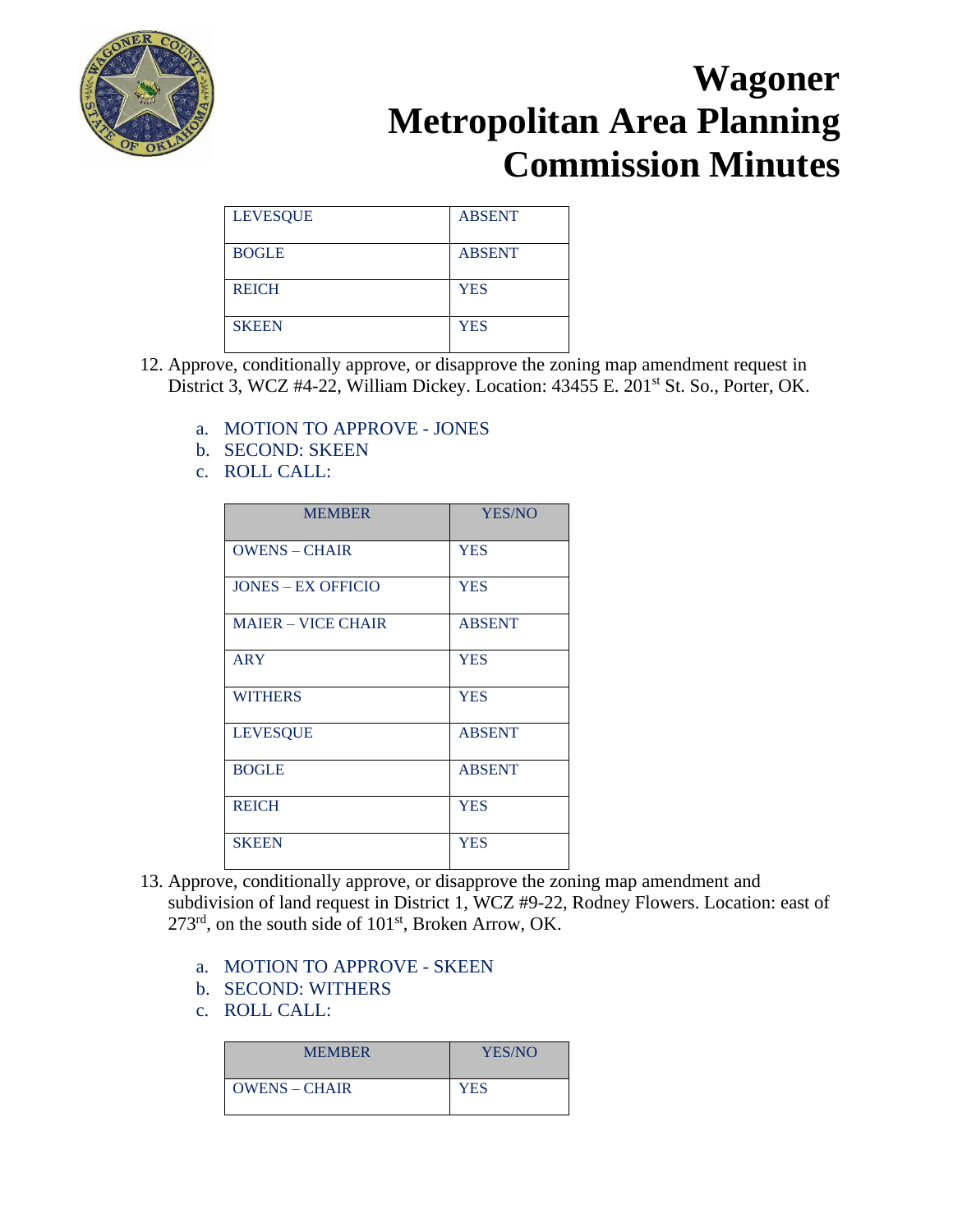

| <b>JONES – EX OFFICIO</b> | <b>YES</b>    |
|---------------------------|---------------|
| <b>MAIER - VICE CHAIR</b> | <b>ABSENT</b> |
| <b>ARY</b>                | <b>YES</b>    |
| <b>WITHERS</b>            | <b>YES</b>    |
| <b>LEVESQUE</b>           | <b>ABSENT</b> |
| <b>BOGLE</b>              | <b>ABSENT</b> |
| <b>REICH</b>              | <b>YES</b>    |
| <b>SKEEN</b>              | <b>YES</b>    |

- 14. Approve, conditionally approve, or disapprove the zoning map amendment and subdivision of land request in District 1, WCZ #10-22. Michael & Rachel Reid. Location: 26570 E. 61<sup>st</sup> St. So., Broken Arrow, OK.
	- a. MOTION TO APPROVE SKEEN
	- b. SECOND: ARY
	- c. ROLL CALL:

| <b>MEMBER</b>             | YES/NO        |
|---------------------------|---------------|
| <b>OWENS - CHAIR</b>      | <b>YES</b>    |
| <b>JONES – EX OFFICIO</b> | <b>YES</b>    |
| <b>MAJER – VICE CHAIR</b> | <b>ABSENT</b> |
| <b>ARY</b>                | <b>YES</b>    |
| <b>WITHERS</b>            | <b>YES</b>    |
| <b>LEVESQUE</b>           | <b>ABSENT</b> |
| <b>BOGLE</b>              | <b>ABSENT</b> |
| <b>REICH</b>              | <b>YES</b>    |
| <b>SKEEN</b>              | <b>YES</b>    |

15. Approve, conditionally approve, or disapprove the zoning map amendment and subdivision of land request in District 3, Lynne Mullins. Location:  $10460 S$ .  $225<sup>th</sup> E$ . Ave., Broken Arrow, OK.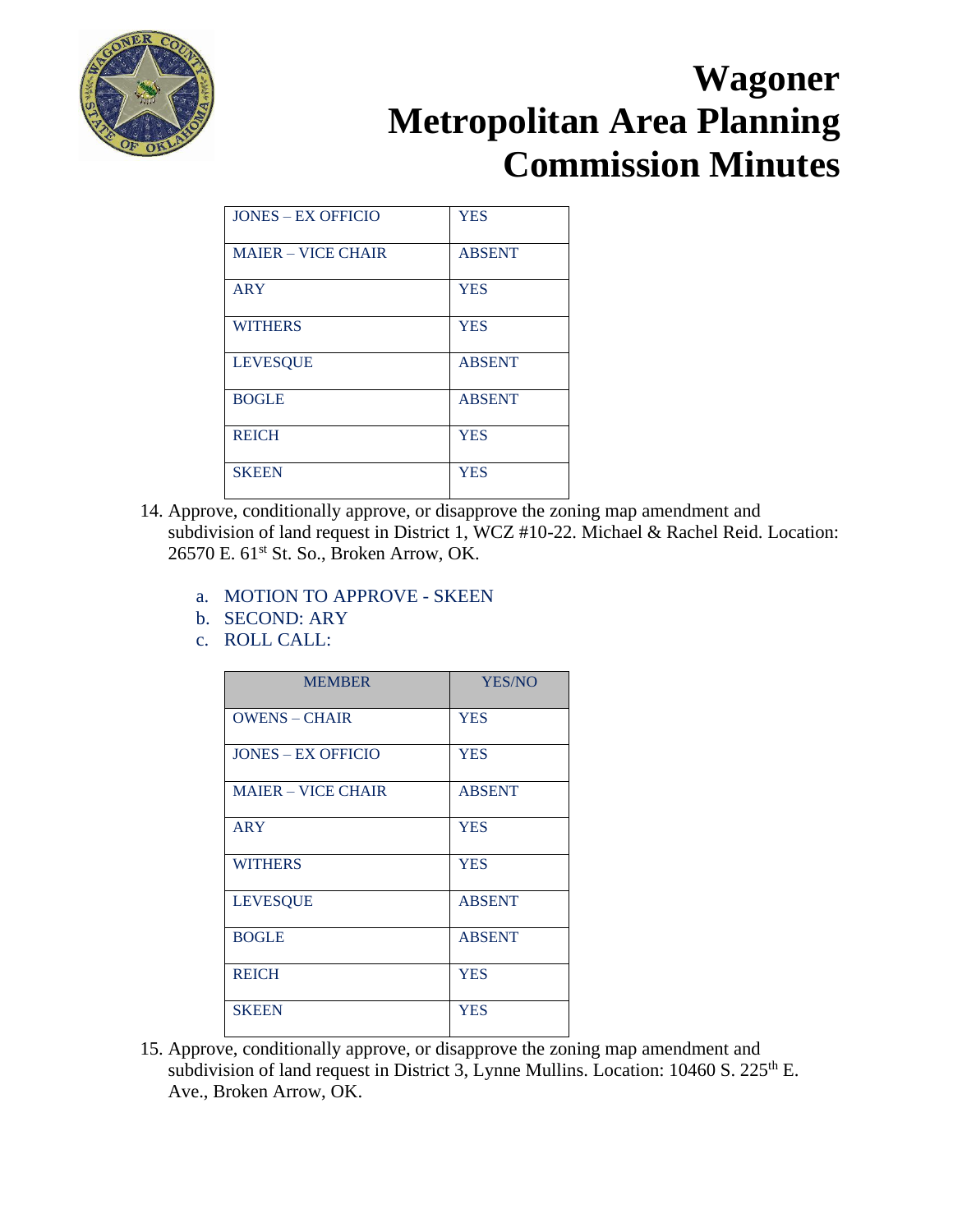

- a. MOTION TO APPROVE JONES
- b. SECOND: SKEEN
- c. ROLL CALL:

| <b>MEMBER</b>             | YES/NO        |
|---------------------------|---------------|
| <b>OWENS – CHAIR</b>      | <b>YES</b>    |
| <b>JONES – EX OFFICIO</b> | <b>YES</b>    |
| <b>MAJER – VICE CHAIR</b> | <b>ABSENT</b> |
| <b>ARY</b>                | <b>YES</b>    |
| <b>WITHERS</b>            | <b>YES</b>    |
| <b>LEVESQUE</b>           | <b>ABSENT</b> |
| <b>BOGLE</b>              | <b>ABSENT</b> |
| <b>REICH</b>              | <b>YES</b>    |
| <b>SKEEN</b>              | <b>YES</b>    |

- 16. Approve, conditionally approve, or disapprove the Final Plat of Evergreen Hills in District 1, Location: SW corner of 61<sup>st</sup> & 305<sup>th</sup>, Broken Arrow, OK.
	- a. MOTION TO APPROVE JONES
	- b. SECOND: SKEEN
	- c. ROLL CALL:

| <b>MEMBER</b>             | <b>YES/NO</b> |
|---------------------------|---------------|
| <b>OWENS - CHAIR</b>      | <b>YES</b>    |
| <b>JONES – EX OFFICIO</b> | <b>YES</b>    |
| <b>MAJER – VICE CHAIR</b> | <b>ABSENT</b> |
| <b>ARY</b>                | <b>YES</b>    |
| <b>WITHERS</b>            | <b>YES</b>    |
| <b>LEVESOUE</b>           | <b>ABSENT</b> |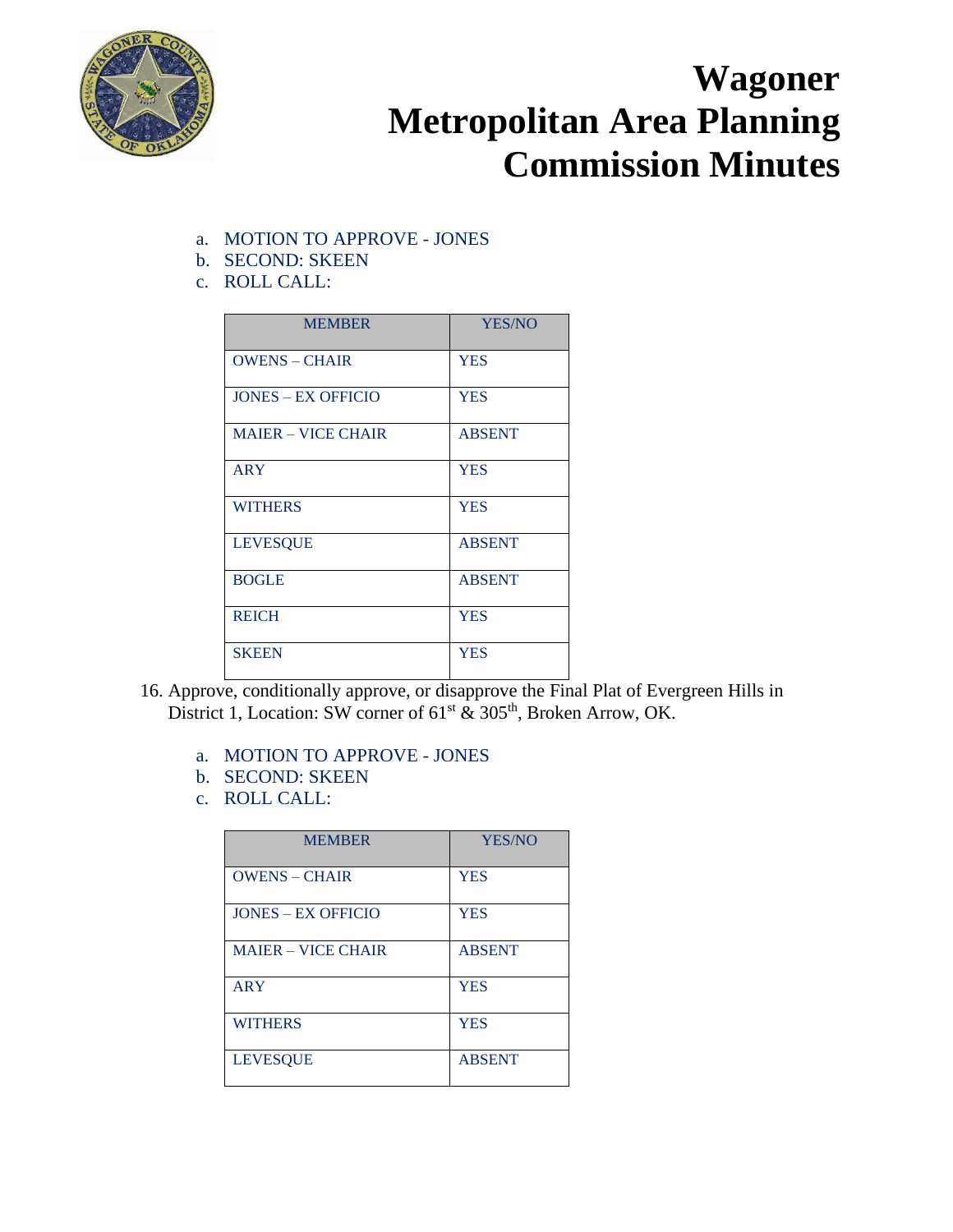

| <b>BOGLE</b> | <b>ABSENT</b> |
|--------------|---------------|
| <b>REICH</b> | <b>YES</b>    |
| <b>SKEEN</b> | <b>YES</b>    |

#### 17. Old business

- a) Approve, conditionally approve, or disapprove the Preliminary and Final Plat of Powell Estates in District 3, Location: south of  $141<sup>st</sup>$  St., on the west side of  $257<sup>th</sup>$  E. Ave., Coweta, OK.
	- a. MOTION TO NO ACTION -
	- b. SECOND:
	- c. ROLL CALL:

| <b>MEMBER</b>             | YES/NO |
|---------------------------|--------|
| <b>OWENS - CHAIR</b>      |        |
| <b>JONES - EX OFFICIO</b> |        |
| <b>MAIER - VICE CHAIR</b> |        |
| <b>ARY</b>                |        |
| <b>WITHERS</b>            |        |
| <b>LEVESQUE</b>           |        |
| <b>BOGLE</b>              |        |
| <b>REICH</b>              |        |
| <b>SKEEN</b>              |        |

- b) Approve, conditionally approve, or disapprove the code amendment investigation for the Wagoner Metropolitan Area Planning Commission to include the Subdivision Regulations, specifically an update to the general organization of the document, platting process, and engineering requirements.
	- a. MOTION TO TABLE JONES
	- b. SECOND: WITEHRS
	- c. ROLL CALL: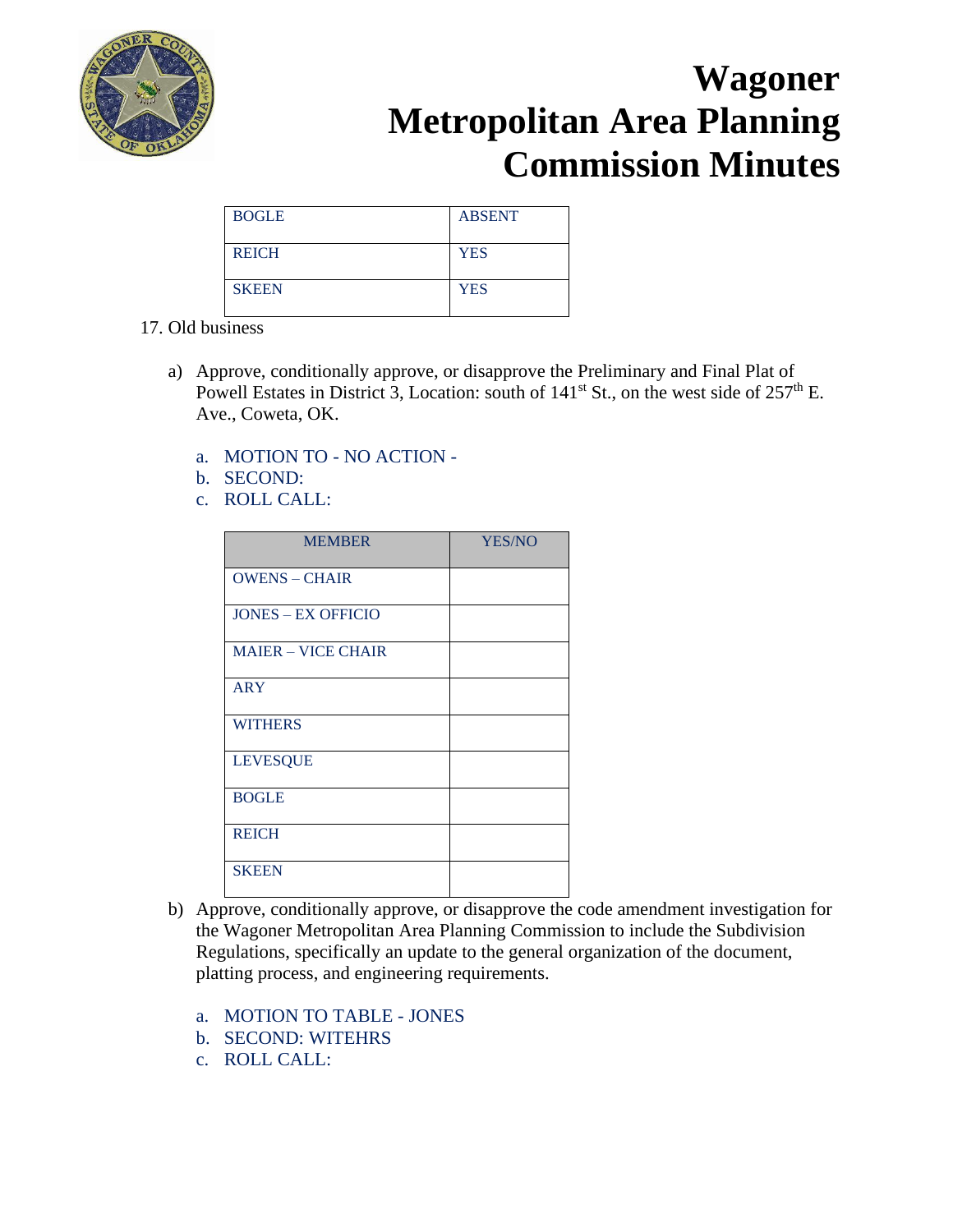

| <b>MEMBER</b>             | <b>YES/NO</b> |
|---------------------------|---------------|
| <b>OWENS - CHAIR</b>      | <b>YES</b>    |
| <b>JONES – EX OFFICIO</b> | <b>YES</b>    |
| <b>MAIER - VICE CHAIR</b> | <b>ABSENT</b> |
| <b>ARY</b>                | <b>YES</b>    |
| <b>WITHERS</b>            | <b>YES</b>    |
| <b>LEVESQUE</b>           | <b>ABSENT</b> |
| <b>BOGLE</b>              | <b>ABSENT</b> |
| <b>REICH</b>              | <b>YES</b>    |
| <b>SKEEN</b>              | <b>YES</b>    |

18. New business – No new business

#### 19. Adjournment

- a. MOTION TO ADJOURN: JONES
- b. SECOND: SKEEN
- c. ROLL CALL:

| <b>MEMBER</b>             | YES/NO        |
|---------------------------|---------------|
| <b>OWENS - CHAIR</b>      | <b>YES</b>    |
| <b>JONES – EX OFFICIO</b> | <b>YES</b>    |
| <b>MAIER - VICE CHAIR</b> | <b>ABSENT</b> |
| <b>ARY</b>                | <b>YES</b>    |
| <b>WITHERS</b>            | <b>YES</b>    |
| <b>LEVESQUE</b>           | <b>ABSENT</b> |
| <b>BOGLE</b>              | <b>ABSENT</b> |
| <b>REICH</b>              | <b>YES</b>    |
| <b>SKEEN</b>              | <b>YES</b>    |